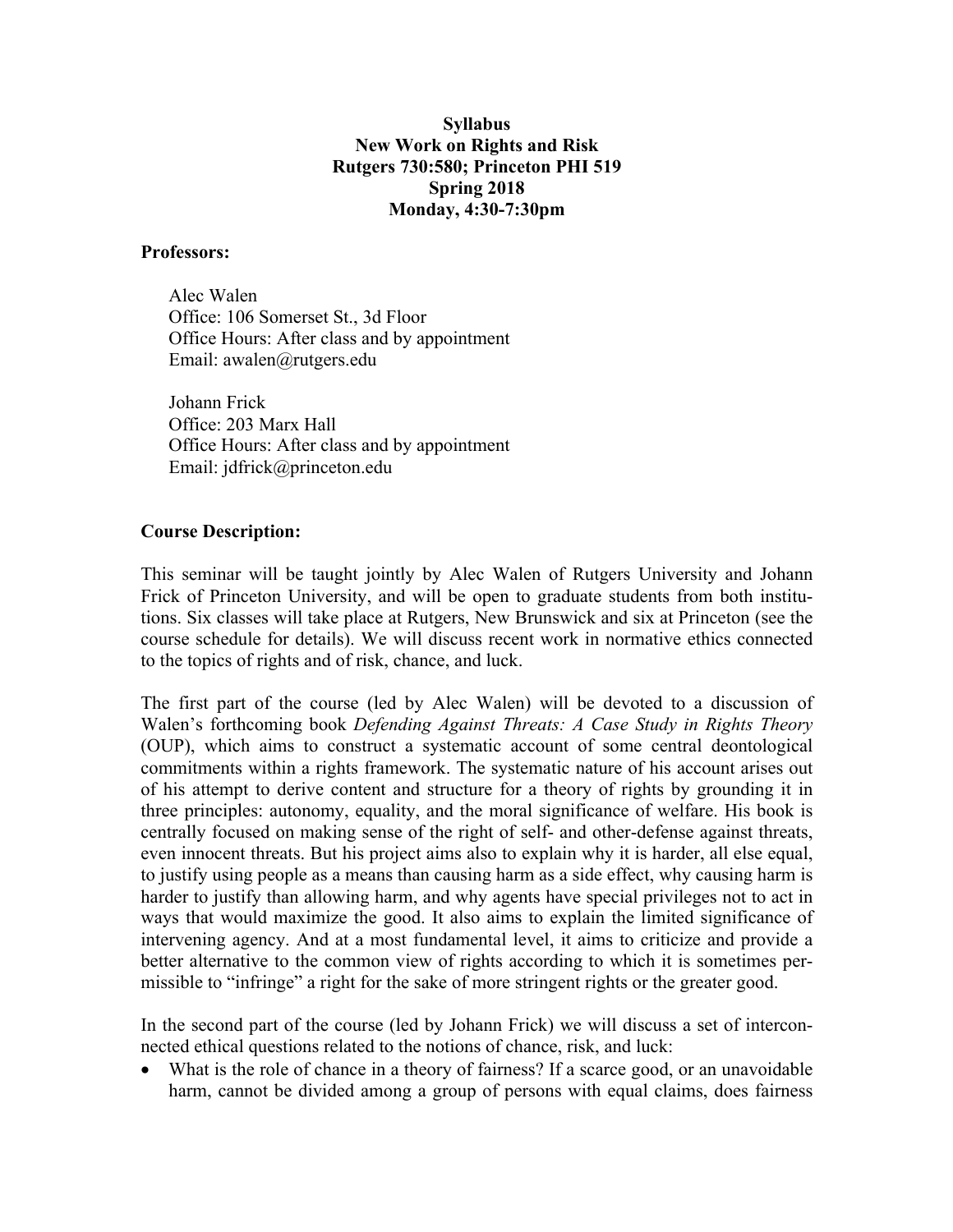require that people be given an equal chance of receiving the good, or avoiding the harm?

- When is it morally permissible to impose a risk on someone without her consent? And what moral principles should govern the distribution of risks across persons? If it is foreseeable that a socially beneficial policy, by imposing small risks of harm on a large number of persons, will result in some people being harmed, how strong are the complaints of the eventual victims? Are they to be assessed from an *ex ante* or an *ex post* perspective?
- If a person was harmed by another person's risky behavior, how does the fact that the harm was not certain to eventuate bear on questions of moral responsibility and liability for compensation? If multiple individuals each contributed to making a harmful outcome more likely, how is moral responsibility and liability for compensation to be apportioned between them?
- What, if anything, might justify punishing successful crimes more severely than unsuccessful ones? Questions of law aside, is there also such a thing as *moral* luck? Are there cases in which the moral assessment of an agent, or of the action she performed, rightly turns on factors that were beyond the agent's control?
- In interacting with other persons, for instance in the context of criminal trials or war, we sometimes cannot be certain as to their moral status: Are they guilty or innocent? Are they a culpable aggressor or an innocent bystander who merely appears threatening? The distinctive uncertainty that arises under such conditions of "normative opacity" concerns not *what* will happen if we act thus and so, but *who* it will happen to, i.e. the moral status of the person affected by our action. What norms ought to govern our behavior in such cases?
- Finally, how ought we to think about the morality of risk-imposition in contexts where the very action that places some person at risk of harm is also that which causes them to exist? In every act of procreation, there is some small risk of creating a person whose life is not worth living. How does this problem of procreative risk affect the moral permissibility of procreation?

### **Bases of Your Grade:**

If you are a Rutgers student, your grade will be primarily based on your final paper: we expect a normal paper in the range of 20-30 pages, discussing in some depth a topic raised by the materials in this course. However, part of your grade will come from class participation and short critical responses to the readings, to be posted on the "chatroom" portion of the course website. We expect students who are taking the course for a grade in this way to submit eight short comments (200-300 words) on the reading material. We seek a focused argument taking issue with something from the reading for that week. These are to be turned in via the class web page by midnight on Sunday.

If you are a Princeton graduate student wishing to receive a written unit in connection with this course, you, too, should write a paper of 20-30 pages connected to one of the topics discussed in this course. The submission of short comments is encouraged, but not required.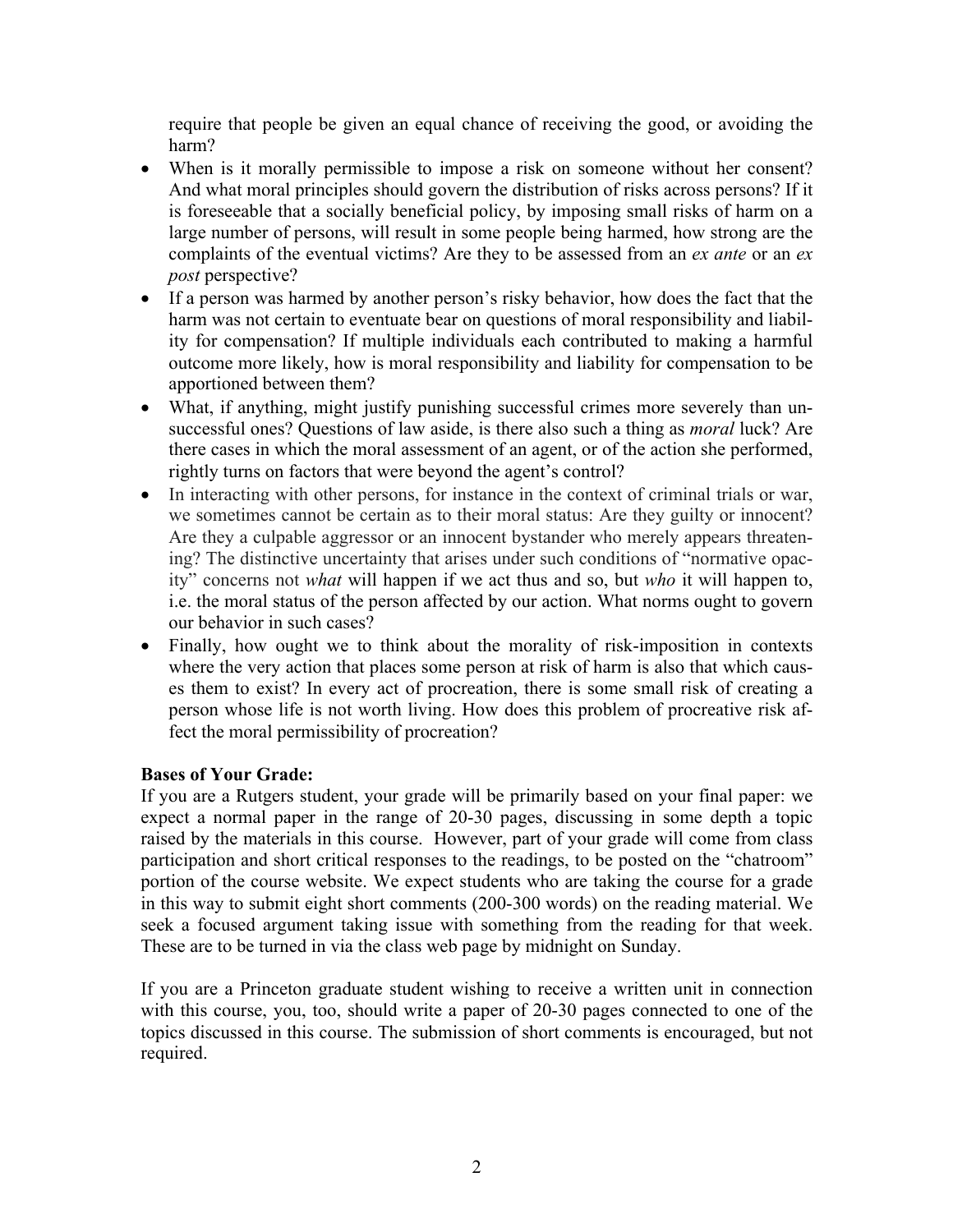# **Tentative Course Schedule**

Princeton classes will take place in Marx Hall, Room 201; Rutgers classes will be held at 106 Somerset Street, 5<sup>th</sup> floor seminar room.

All readings will be posted on the course website on Sakai: https://sakai.rutgers.edu/portal/site/b78c929f-4cd4-42b9-bea5- 213f44286c03/page/3d30e6a1-1e0b-4564-834e-1a77424dab68

(Princeton students: Email Johann Frick to be given access.)

## **Feb 5 (Princeton): Introduction to the course, followed by Introduction to Walen's book.**

- Reading: Defending Against Threats (DAT), Chapter 1, § 1; Chapter 2, § § 1-4, but not § 5, which will be discussed next week (students are, of course, welcome to read non-assigned material from this book).
- Supplementary texts:
	- o For those not familiar with Hohfeldian elements of rights, read Leif Wenar, "Rights," § 2.1, *Stanford Encyclopedia of Philosophy*  http://plato.stanford.edu/entries/rights/.
	- o Other suggested readings: anything cited in the footnotes that seems of interest. The most important text that is not available electronically through an academic library is Parfit, *On What Matters*, Vol. 1, pp. 150-161, which is on the course website.

# **Feb 12 (Rutgers): The Basic Principles of Rights.**

- DAT, Chapter 2,  $\S$  5; Chapter 3,  $\S$ 1-2.
- Supplementary texts: anything cited in the footnotes that seems of interest. The most important text that is not available electronically through an academic library is Thomson, *The Realm of Rights*, chapter 3. It is on the course website.

### **Feb 19 (Rutgers): The Mechanics of Claims.**

- DAT, Chapter 3,  $\&$  3.
- Supplementary texts: anything cited in the footnotes that seems of interest.

### **Feb 26 (Rutgers): Problems with the** *Infringement Model* **and Threshold Deontology**

- DAT, Chapter 3,  $\S$  4-7.
- Supplementary texts: anything cited in the footnotes that seems of interest.

### **March 5 (Rutgers): A Misplaced Emphasis on Agency, and the Problem with the Hybrid Approach to Rights**

- DAT, Chapters  $4 & 5$ .
- Supplementary texts:
	- o Feel free to read Chapter 6 as well, but it is of less theoretical significance; its primary value is in the context of just war theory itself.
	- o Anything cited in the footnotes that seems of interest. The most important texts that are not available electronically through an academic library are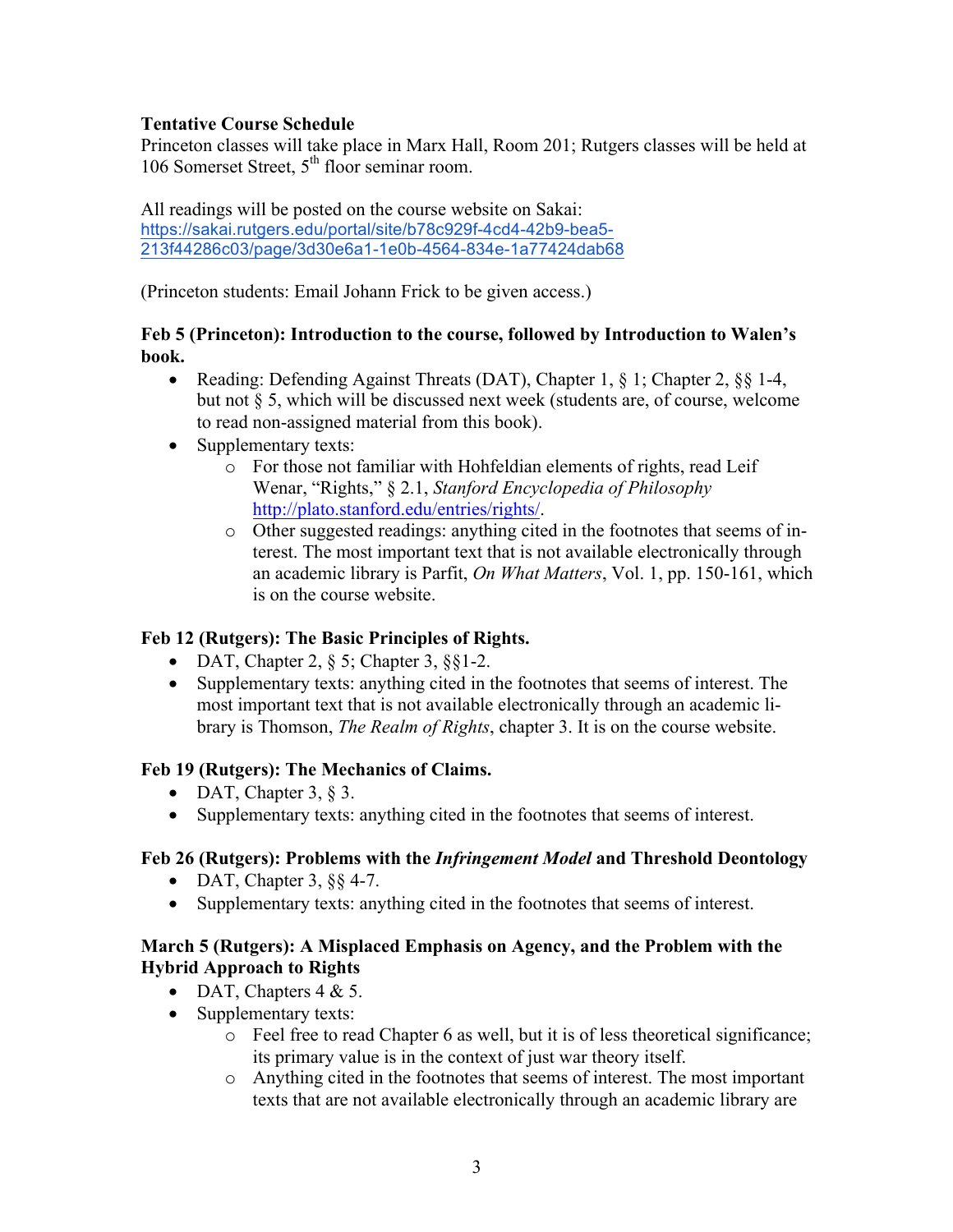Lazar, *Sparing Civilians*, chapter 3; McMahan, *Killing in War*, chapter 4, §§ 1-2; and Tadros, *The Ends of Harm*, chapter 11. All are on the course website.

# **March 12 and 19: SPRING BREAK (Rutgers THEN Princeton)**

## **March 26 (Rutgers): The Agent-Patient Inference, Intervening Agency and the Right of Non-Sacrifice**

- DAT, Chapters  $7 & 8$ .
- Supplementary texts:
	- o Feel free to read Chapter 9 as well, but it is just the conclusion, summarizing what went before.
	- o Anything cited in the footnotes that seems of interest. The most important texts that are not available electronically through an academic library are Frowe, *Defensive Killing*, Chapter 5, § 2; Kamm, *Intricate Ethics*, pp. 164- 173; and Tadros, *The Ends of Harm*, chapter 9. All are on the course website.

# **April 2 (Princeton): Chance and Fairness**

- John Broome, "Selecting People Randomly", *Ethics,* Vol. 95, No. 1 (1984), pp. 38-55.
- Tim Henning, "From Choice to Chance? Saving People, Fairness, and Lotteries", *The Philosophical Review*, Vol. 124, No. 2 (2015), pp. 169-206.

### **April 9 (Princeton): Risk-Distribution: Ex Ante or Ex Post?**

- Johann Frick, "Contractualism and Social Risk", *Philosophy & Public Affairs* Vol. 43, No. 3 (2015), pp. 175-223.
- Joe Horton, "Aggregation, Complaints, and Risk", *Philosophy & Public Affairs,*  Philosophy & Public Affairs Vol. 45, No. 1, pp. 54-81.
- Alec Walen, "Risk and Limited Interpersonal Aggregation" (draft).

### **April 16 (Princeton): Moral Responsibility and Compensation for Risky Harms**

- Sara Bernstein, "Causal Proportions and Moral Responsibility" in David Shoemaker (ed.), *Oxford Studies in Agency and Responsibility, Volume 4* (Oxford: Oxford University Press, 2017). pp. 165-182.
- Alex Kaiserman, "Partial Liability", *Legal Theory*, Vol. 23, No. 1 (2017), pp. 1- 26
- Johann Frick, "Probabilistic Causation, Moral Responsibility, and the Problem of Aggregate Effects" (draft).

# **April 23 (Princeton): Moral and Legal Luck**

- Thomas Nagel, "Moral Luck" in *Mortal Questions* (New York: Cambridge University Press, 1979).
- David Enoch and Andrei Marmor, "The Case Against Moral Luck", *Law and Philosophy*, Vol. 26, No. 4 (2007), pp. 405-436.